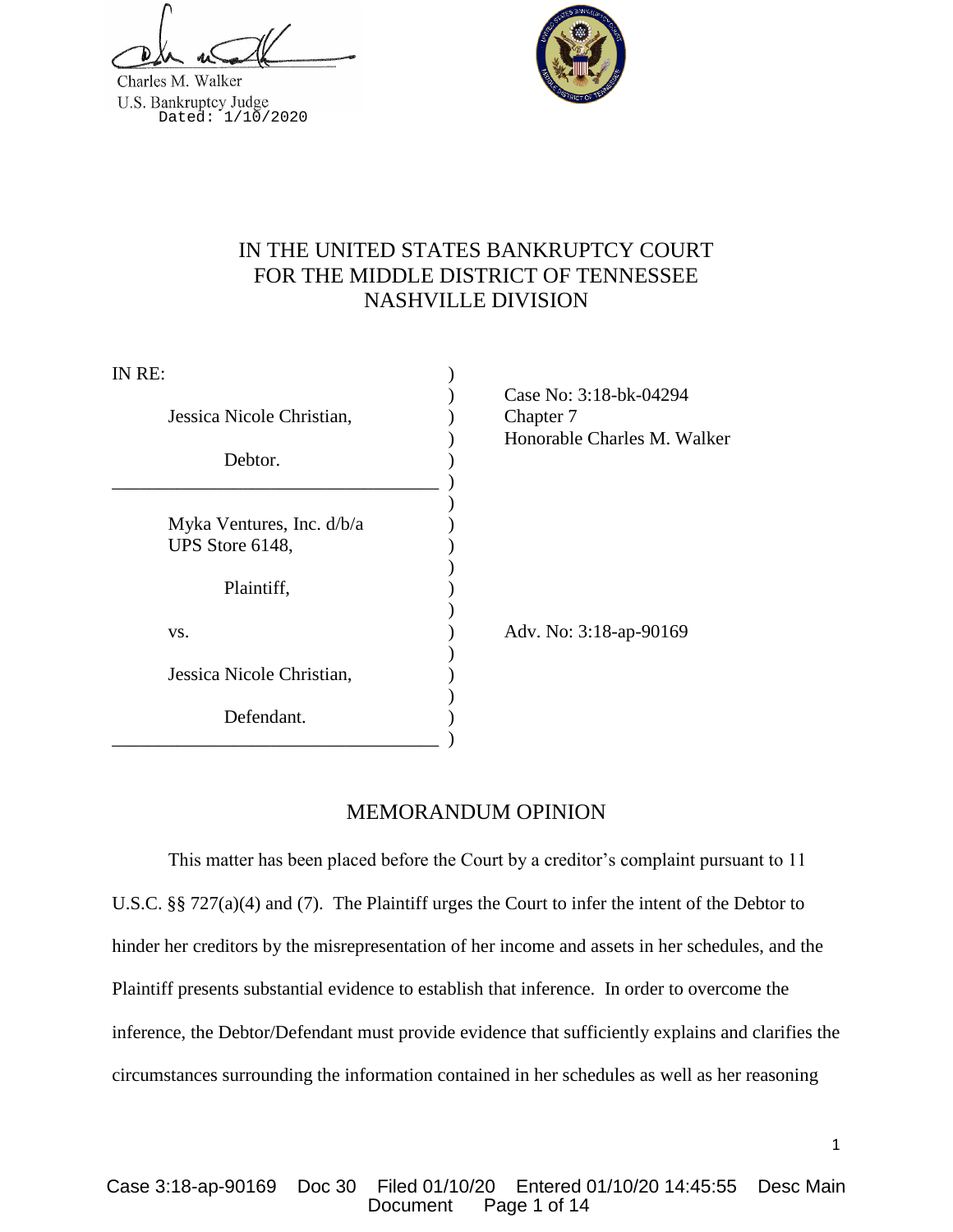Charles M. Walker U.S. Bankruptcy Judge<br>Dated: 1/10/2020



# IN THE UNITED STATES BANKRUPTCY COURT FOR THE MIDDLE DISTRICT OF TENNESSEE NASHVILLE DIVISION

| IN RE:                    |                                                                    |
|---------------------------|--------------------------------------------------------------------|
| Jessica Nicole Christian, | Case No: 3:18-bk-04294<br>Chapter 7<br>Honorable Charles M. Walker |
| Debtor.                   |                                                                    |
|                           |                                                                    |
| Myka Ventures, Inc. d/b/a |                                                                    |
| UPS Store 6148,           |                                                                    |
| Plaintiff,                |                                                                    |
| VS.                       | Adv. No: 3:18-ap-90169                                             |
| Jessica Nicole Christian, |                                                                    |
| Defendant.                |                                                                    |

## **ORDER GRANTING JUDGMENT IN FAVOR OF THE DEFENDANT**

THIS MATTER came before the Court for Trial on August 29, 2019. The Plaintiff appeared via counsel, the Defendant appeared *pro se*. After hearing argument and considering evidence, and the Court being duly advised

IT IS HEREBY ORDERED that judgment is entered in favor of the Defendant. The Debtor's debt to the Plaintiff is deemed dischargeable and is subject to any discharge entered in the bankruptcy case referenced above.

**THIS ORDER WAS SIGNED AND ENTERED ELECTRONICALLY AS INDICATED AT THE TOP OF THE FIRST PAGE**

This Order has been electronically signed. The Judge's signature and Court's seal appear at the top of the first page. United States Bankruptcy Court.

Case 3:18-ap-90169 Doc 29 Filed 01/10/20 Entered 01/10/20 14:44:05 Desc Main Document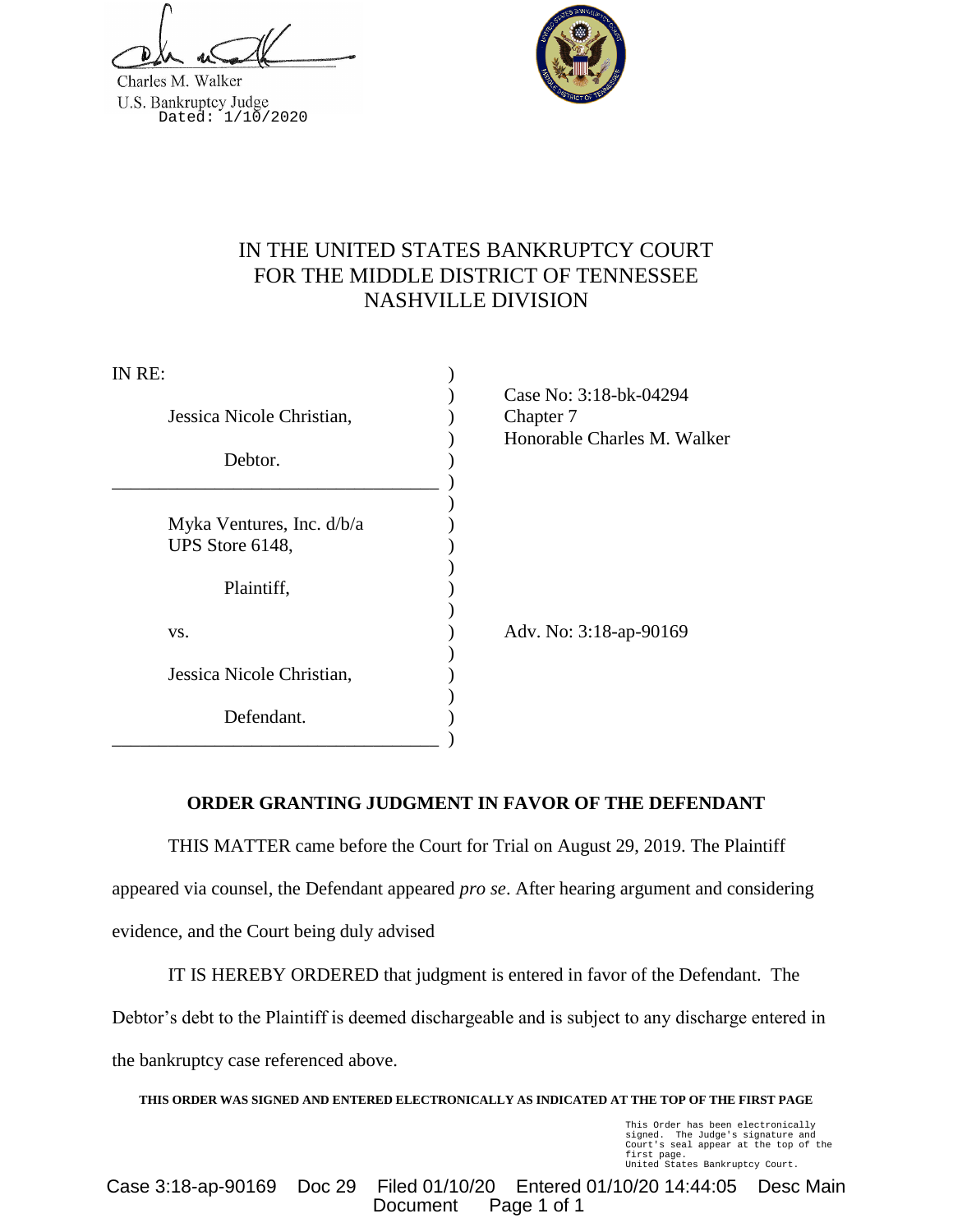for providing that information. Her mindset and intentions are at issue, and her testimonial evidence is crucial to her defense.

#### **JURISDICTION**

The Plaintiff objects to the Debtor's discharge pursuant to §§ 727 (a)(4) and  $(7)^1$ . The Court has jurisdiction over this core matter pursuant to 28 U.S.C. § 157(b)(2)(I) and 28 U.S.C. § 1334.

## BACKGROUND<sup>2</sup>

The Debtor, Jessica Christian ("Jessica"), filed a voluntary Chapter 7 petition on June 27, 2018 in the Middle District of Tennessee ("Bankruptcy Case"). Jessica was represented by counsel in the Bankruptcy Case who prepared and signed schedules for her, but as frequently happens in Chapter 7 cases due to the unfortunate economic realities of representing consumer debtors in Chapter 7 cases, bankruptcy counsel's representation expressly excluded representation in dischargeability actions and did not extend to this proceeding. Thus, in the irony of ironies, Jessica is *pro se* in this adversary case which will determine whether she obtains the very relief she sought when she hired bankruptcy counsel.

Jessica's original statements and schedules were filed with her petition in the Bankruptcy Case and did not disclose any affiliation with Turbo Bros or any income received from Turbo Bros. Turbo Bros was an endeavor in which Jessica's then-fiancé, Brian Keith Proctor ("Keith"), built and sold engine turbos ("turbos"). Keith operated Turbo Bros out of the garage

 $\overline{a}$ 

<sup>&</sup>lt;sup>1</sup> Unless otherwise indicated, all chapter and section references are to the Bankruptcy Code, 11 U.S.C. §§ 101-1532. References to the Federal Rules of Bankruptcy Procedure appear as "Rule."

<sup>&</sup>lt;sup>2</sup> The facts are gleaned from the record, both exhibits and testimony, from the trial held August 29, 2019.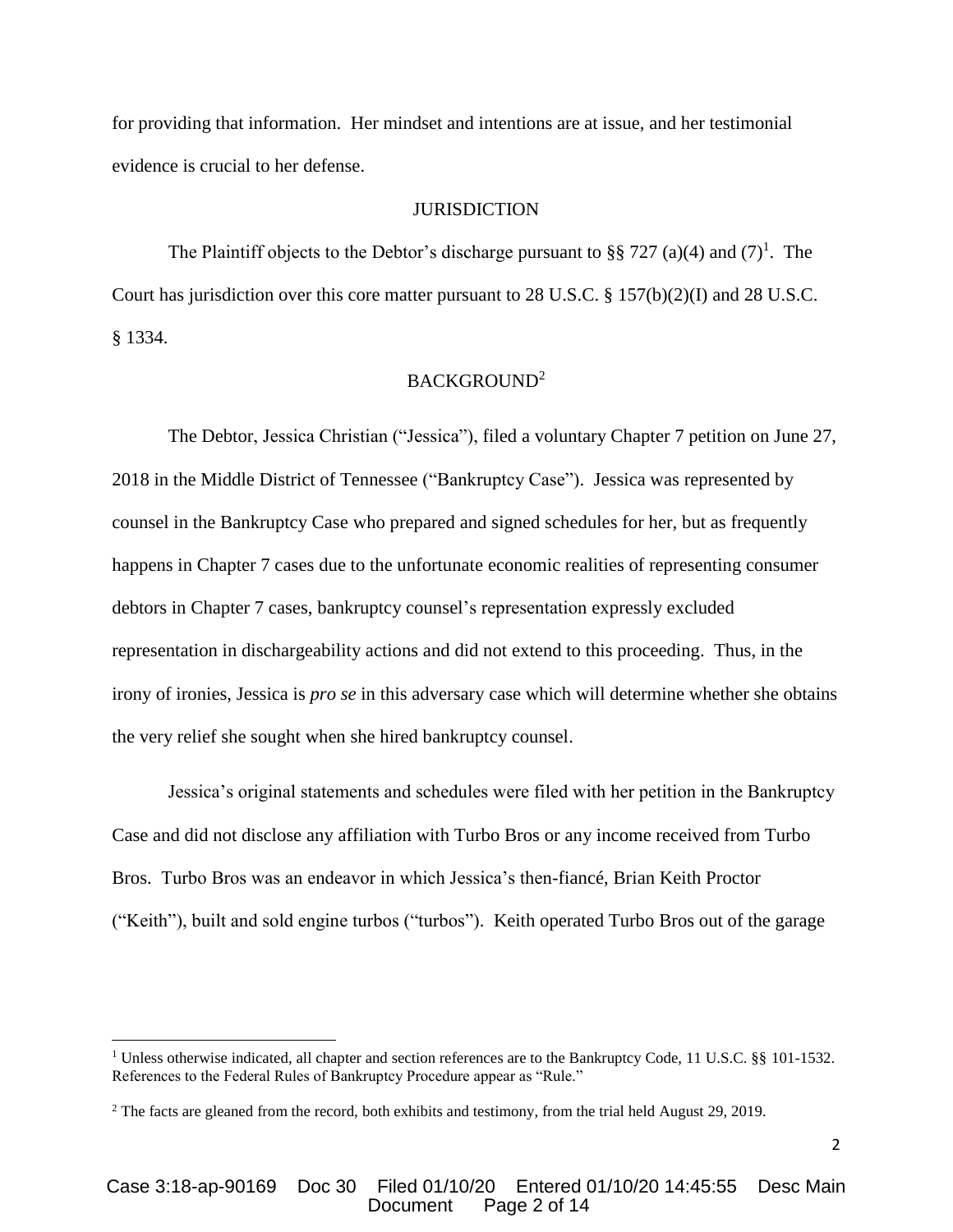of the home he shared with Jessica and her four children, during which most of the time he also worked a regular job outside the home.

The original statements and schedules list her income as \$1,259.93 per month (gross) from her employment as a nail technician with Smile Nails & Spa, where she had been employed for three years; \$400.00 per month in child support; and \$434.00 per month in food stamps. Regarding previous annual income, the original statements and schedules list: \$5,462.70 from January 1, 2018 through June 26, 2018; \$17,767.00 from January 1, 2017 through December 31, 2017; and \$12,794.00 from January 1, 2016 through December 31, 2016.

The Plaintiff alleges that Jessica failed to disclose Keith's income as household income in her schedules, as well as failed to disclose her income from Turbo Bros—income obtained as a partner in Turbo Bros such that she shared in all the profits of the business. This despite the fact that Jessica's income was disclosed as household income in Keith's bankruptcy filing a mere four months prior to Jessica's filing and; therefore, she should have included his income in her later filing.

After the original Complaint was filed, Jessica amended her Schedules I & J; Form 122 and Statement of Financial Affairs (collectively, the "Amended Schedules"). The Amended Schedules increased her income by \$56.00 per month and added annual income from Turbo Bros totaling \$331.02 within the six months preceding the Petition Date; \$984.15 from January 1, 2018 through June 26, 2018; and \$64.14 from January 1, 2017 through December 31, 2017.

The Plaintiff points out that at the time of filing, Jessica was co-owner of at least three cars, with a corresponding debt of at least \$105,000.00, and resided with Keith in a 4,100 squarefoot, five-bedroom home valued at nearly \$500,000.00. Jessica's schedules indicate she paid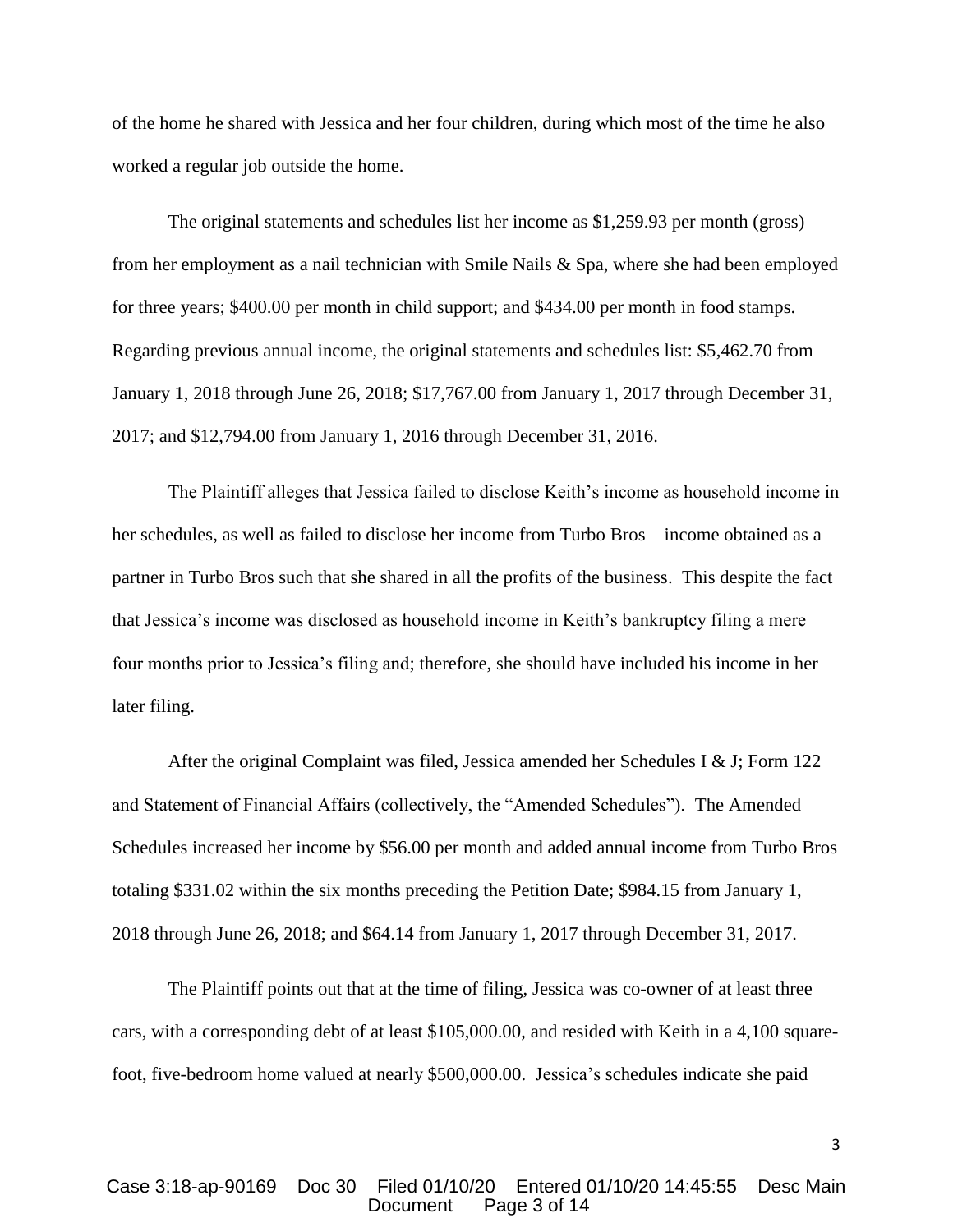rent of \$500.00 for living in the home, while the schedules in Keith's bankruptcy case state that she contributed \$1,200.00 towards a combined household income of \$7,200.00 per month, with the rent for the residence being \$2,100.00 per month. The Plaintiff would further show that neither Jessica or Keith listed any reference to Turbo Bros, nor any revenue received from its operation in their filings.

Jessica's testimony included a description of her involvement with Turbo Bros. She stated that she would ship the turbos Keith constructed at his request. She did this through an account with the Plaintiff to facilitate shipping.<sup>3</sup> The account was set up with her debit card. She also testified that she would assist Keith by setting up marketing of the turbos with social media and internet postings from September 2017 through January 2018, again at his request. During such time, Turbo Bros incurred a debt in excess of \$2,500.00 for unpaid shipping costs at Plaintiff's business. The debt was ascribed to Jessica by virtue of her bank card which secured the account.

At some point in 2018, prior to her filing, Jessica and Keith ended their personal relationship, which apparently also terminated Jessica's involvement with anything related to Turbo Bros. Jessica continued to live in the house while awaiting approval of her application for government housing—this constituting the time in which she paid \$500 per month to reside in a specified area of the home with her children.

#### THE COMPLAINT

The Plaintiff seeks denial of Jessica's discharge pursuant to §§ 727(a)(4)(A) and (a)(7), which provide as follows:

 $\overline{\phantom{a}}$ 

<sup>&</sup>lt;sup>3</sup> The Plaintiff does business as the UPS store from which Jessica would ship the turbos.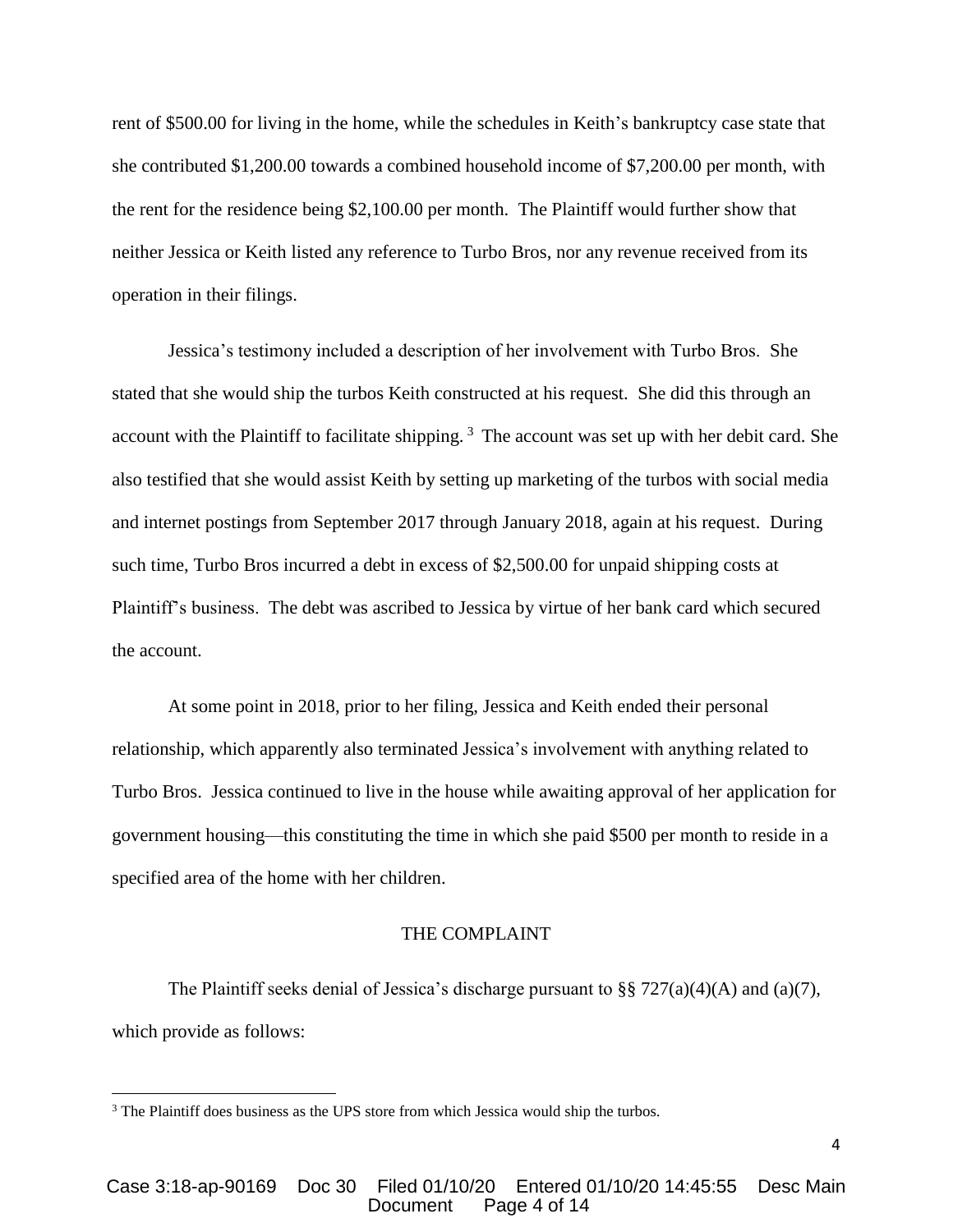**(4)** the debtor knowingly and fraudulently, in or in connection with the case--

**(A)** made a false oath or account;

**(B)** presented or used a false claim;

**(C)** gave, offered, received, or attempted to obtain money, property, or advantage, or a promise of money, property, or advantage, for acting or forbearing to act; or

**(D)** withheld from an officer of the estate entitled to possession under this title, any recorded information, including books, documents, records, and papers, relating to the debtor's property or financial affairs;

. . . .

**(7)** the debtor has committed any act specified in paragraph (2), (3), (4), (5), or (6) of this subsection, on or within one year before the date of the filing of the petition, or during the case, in connection with another case, under this title or under the Bankruptcy Act, concerning an insider[.]

11 U.S.C. §§ 727(a)(4) & (a)(7) (2019).

At issue is the extent of Jessica's involvement and status in the ownership and operation

of Turbo Bros, and the division of household financial responsibilities, such that the information

provided in her schedules constitutes a false statement under oath, thereby providing the basis for

denial of her discharge.

 $\overline{a}$ 

#### THE TRIAL

The Court conducted a trial on August 29, 2019. At the trial, the Plaintiff offered the testimony of its owner, Myroslav Kuzmyn, as well as that of Jessica. Jessica, acting in her *pro se* capacity, gave her direct testimony and called Amanda Leigh Ann Burlison-Marck to testify. 4

Mr. Kuzmyn testified as to the opening of the account with the Plaintiff, as well as his understanding of Jessica's position in Turbo Bros. He stated that Jessica appeared to be a partner in the business in that he dealt almost primarily with her as far as the shipping of the turbos. He also verified the documents associated with the account, and the fact that the account was

<sup>4</sup> This witness' testimony did not add or detract from Jessica's or the Plaintiff's case, nor did it have any impact on the decision of this Court.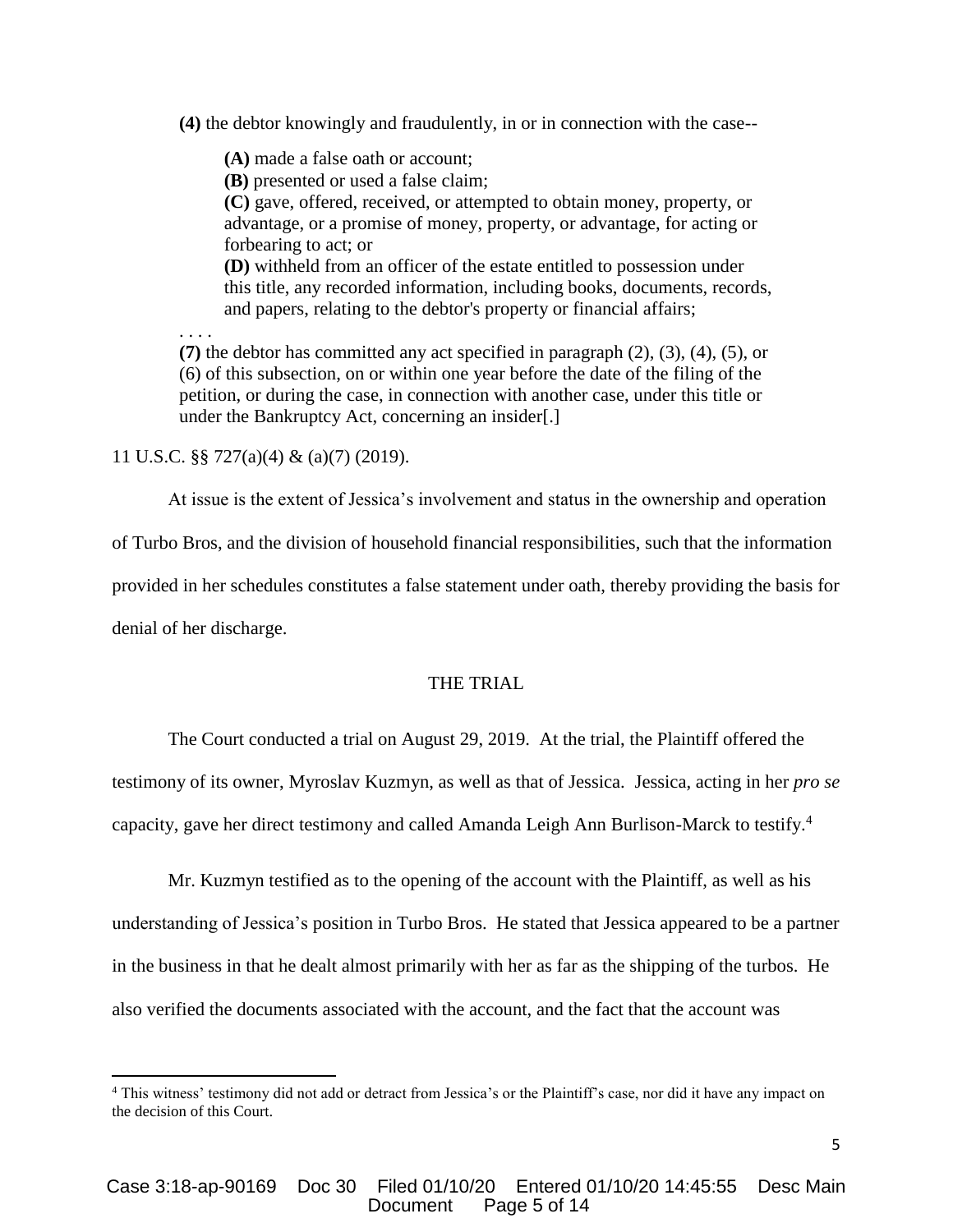secured by Jessica's bank card. Although the Plaintiff presented evidence of the sale price of the turbos, he did not present anything that indicated Jessica had any knowledge of the operations, costs, or revenues, nor that she had any control over the funds that may have been associated with Turbo Bros.

Jessica's testimony was essentially the most important. It is Jessica's knowledge and intent that are the crux of the inquiry here. She testified that Turbo Bros was a side job for Keith. Her description of her involvement appeared to be that of someone running errands for their significant other. She did not have knowledge of details regarding parts, orders, construction, costs, revenue, etc. She also did not know how much income Keith drew from the endeavor, if any.

#### **DISCUSSION**

The caselaw and secondary commentary universally agree on certain well-established principles with respect to the purpose of bankruptcy and the place that a bankruptcy discharge has in the process. As numerous cases have repeated throughout the years, "[t]he principal purpose of the Bankruptcy Code is to grant a 'fresh start' to the 'honest but unfortunate debtor.'" *Marrama v. Citizens Bank of Massachusetts*, 549 U.S. 365, 127 S. Ct. 1105, 166 L. Ed. 2d 956 (2007). To accomplish the goal of a "fresh start," the Bankruptcy Code acts as the guidebook that enables that mythical honest but unfortunate debtor to obtain relief

". . . from the weight of oppressive indebtedness, and permit him to start fresh free from the obligations and responsibilities consequent upon business misfortunes." . . . This purpose of the act has been again and again emphasized by the courts as being of public as well as private interest, in that it gives to the honest but unfortunate debtor . . . , a new opportunity in life and a clear field for future effort, unhampered by the pressure and discouragement of pre-existing debt*.*

*Local Loan Co. v. Hunt*, 292 U.S. 234, 244-45, 54 S. Ct. 695, 699 (1934).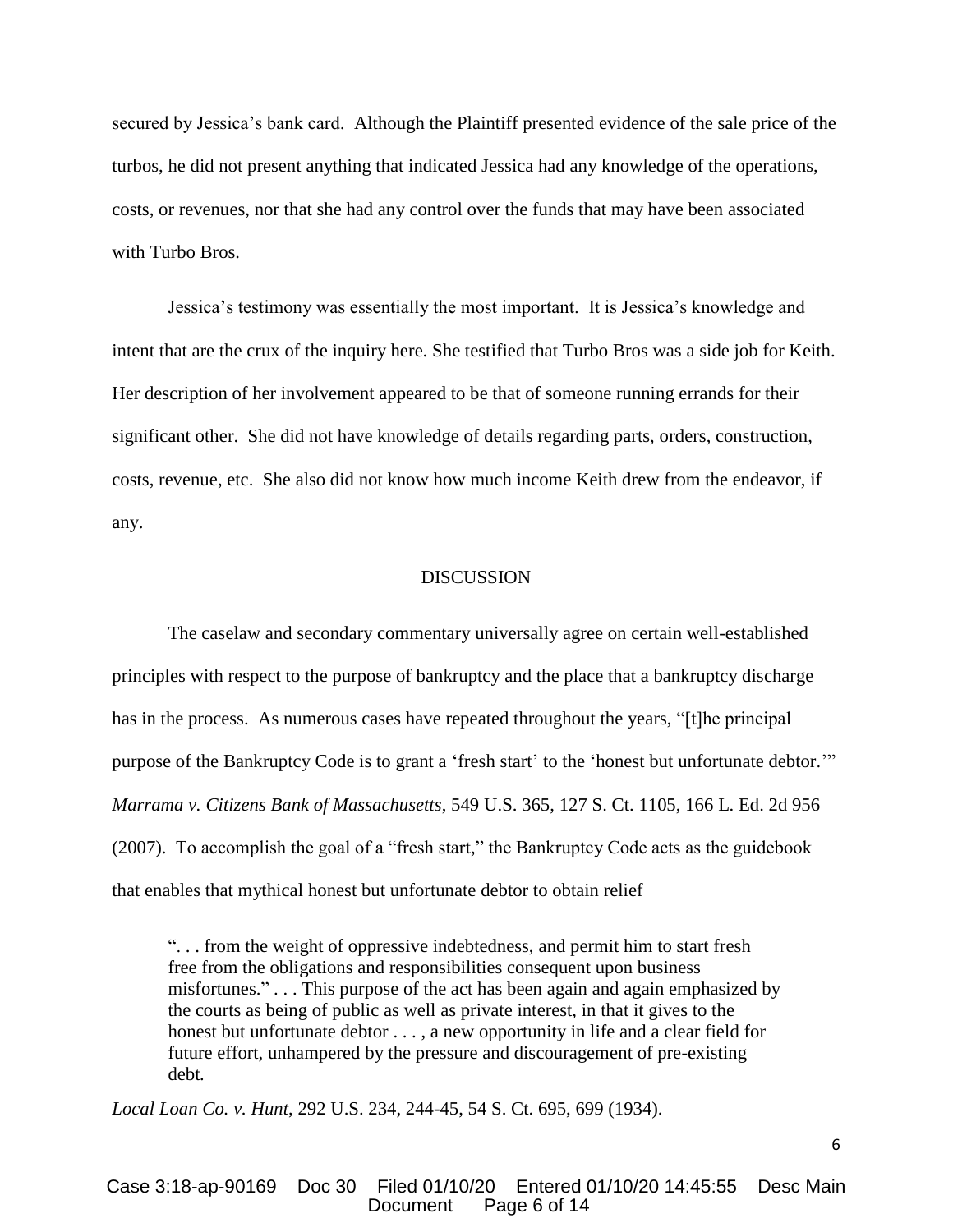Since the discharge is the rock upon which the lofty goal of a fresh start was built, Judge Clive Bare's words more than 35 years ago still hold true with respect to a bankruptcy discharge, "Discharge, the principal objective of a chapter 7 debtor, is a statutory right involving public policy considerations. . . . Discharge 'is refused to a dishonest bankrupt as a punishment for his fraud and to prevent its continuance in the future.'" *In re Moore*, 50 B.R. 661, 664 (Bankr. E.D. Tenn. 1985) quoting *In re Hammerstein*, 189 F. 37 (2d Cir. 1911).

When a creditor/plaintiff seeks to frustrate the discharge by filing an adversary proceeding to deny it, the burden falls squarely on that creditor to prove that "1) the debtor made a statement under oath; 2) the statement was false; 3) the debtor knew the statement was false; 4) the debtor made the statement with fraudulent intent; and 5) the statement related materially to the bankruptcy case." *See Montedonico v. Beckham* (*In re Beckham*), No. 08-8054, 2009 WL 1726526, at \*8 (B.A.P. 6th Cir. June 19, 2009) (quoting *Keeney v. Smith* (*In re Keeney*), 227 F.3d 679, 685 (6th Cir. 2000)).

A debtor only knows that their statement is false when he or she intentionally states information contradicting the truth despite awareness of the truth. *See Ayers v. Babb* (*In re Babb*), 358 B.R. 343, 355 (Bankr. E.D. Tenn. 2006). Further, fraudulent intent is not present when the debtor makes an honest error or omission. *See Keeney*, 227 F.3d at 683.

It is uncontroverted that Jessica failed to disclose any income from Turbo Bros on her original statements and schedules, and the statement was made under oath since the schedules were signed under penalty of perjury. The real issues are whether the debtor knew the statement was false, and whether the debtor made the statement with fraudulent intent.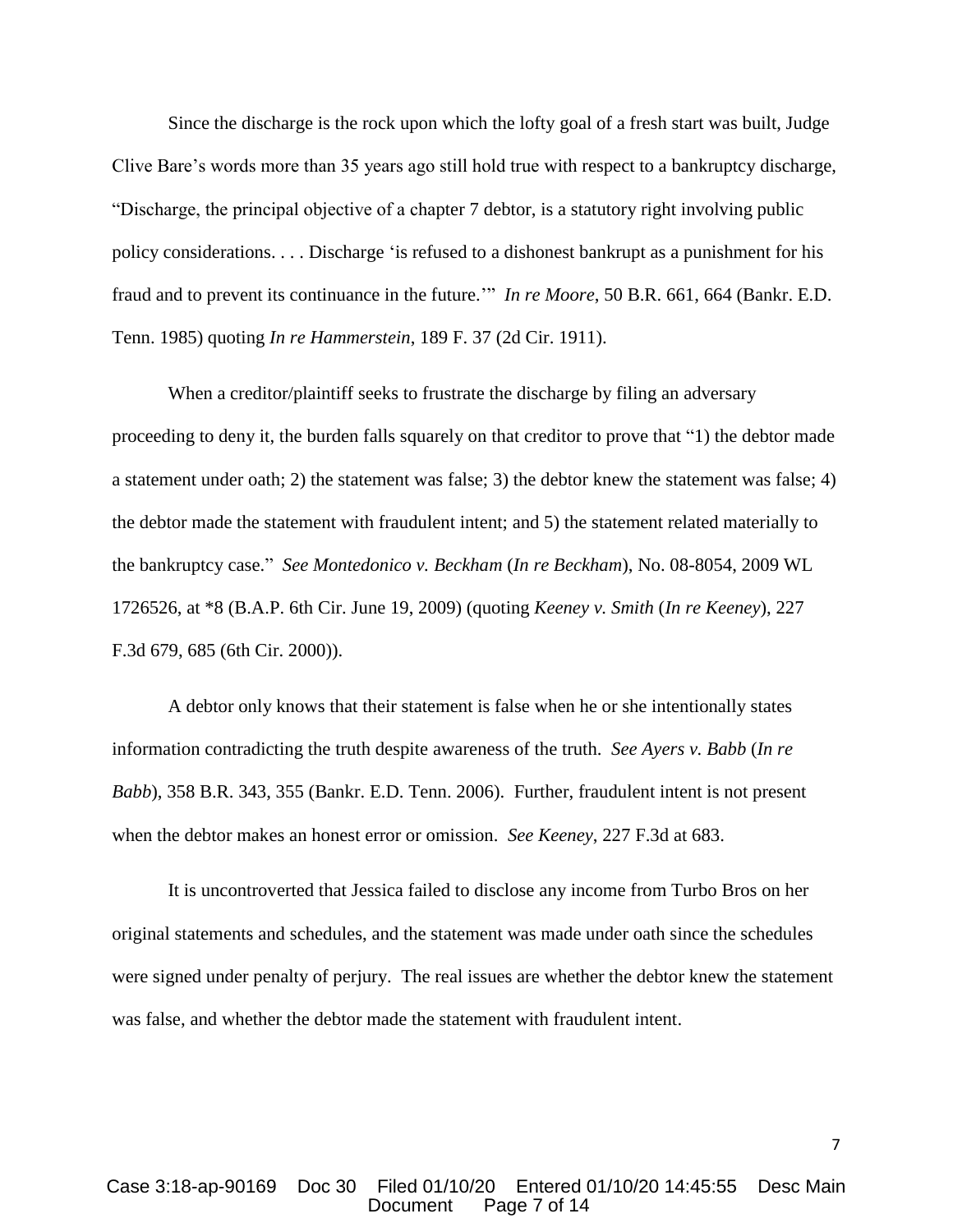#### Jessica's Status in Turbo Bros

 $\overline{a}$ 

To employ plain English, Turbo Bros is nothing more than a "side hustle"<sup>5</sup> that Jessica's then-fiancé, Keith launched in 2017, and discovered to be unworkable shortly thereafter. Keith continued to have his side hustle after he and Jessica broke up, as evidenced by the only documents submitted by Jessica in her defense: screenshots of social media postings showing Keith and his new side hustle called RPM Powerstroke, which markets and builds the same items Turbo Bros did when it was a functioning endeavor.

The Plaintiff asserts that Jessica was a partner in Turbo Bros and ran it with Keith, and that she concealed this fact from the Court and her creditors in her filings with the intent to profit from that concealment. The evidence offered to support this is her signature on the credit application and the use of her bank card to secure an account with the store, as well as the impressions of the Plaintiff's owner who testified credibly. However, his credibility is not determinative of Jessica's knowledge and intent. Since there is no direct evidence that names Jessica as a partner in the business, the evidence is that of inference.

The Plaintiff has purported that Jessica was a partner in her former fiancé's business, Turbo Bros. Partnerships are for-profit business organizations of two or more entities, often individuals, the creation, organization, and dissolution of which being governed by state law. *See Pettes v. Yukon*, 912 S.W.2d 709 (Tenn. Ct. App. 1995). A partner relationship is generally the result of a contract either express or implied. *Id.* In determining whether a partnership exists courts look at: (1) intention of the parties, (2) sharing of profits and losses (3) joint

<sup>5</sup> Miriam-Webster states that *side hustle* refers to "work performed for income supplementary to one's primary job." *See https://www.merriam-webster.com/words-at-play/words-were-watching-side-hustle.*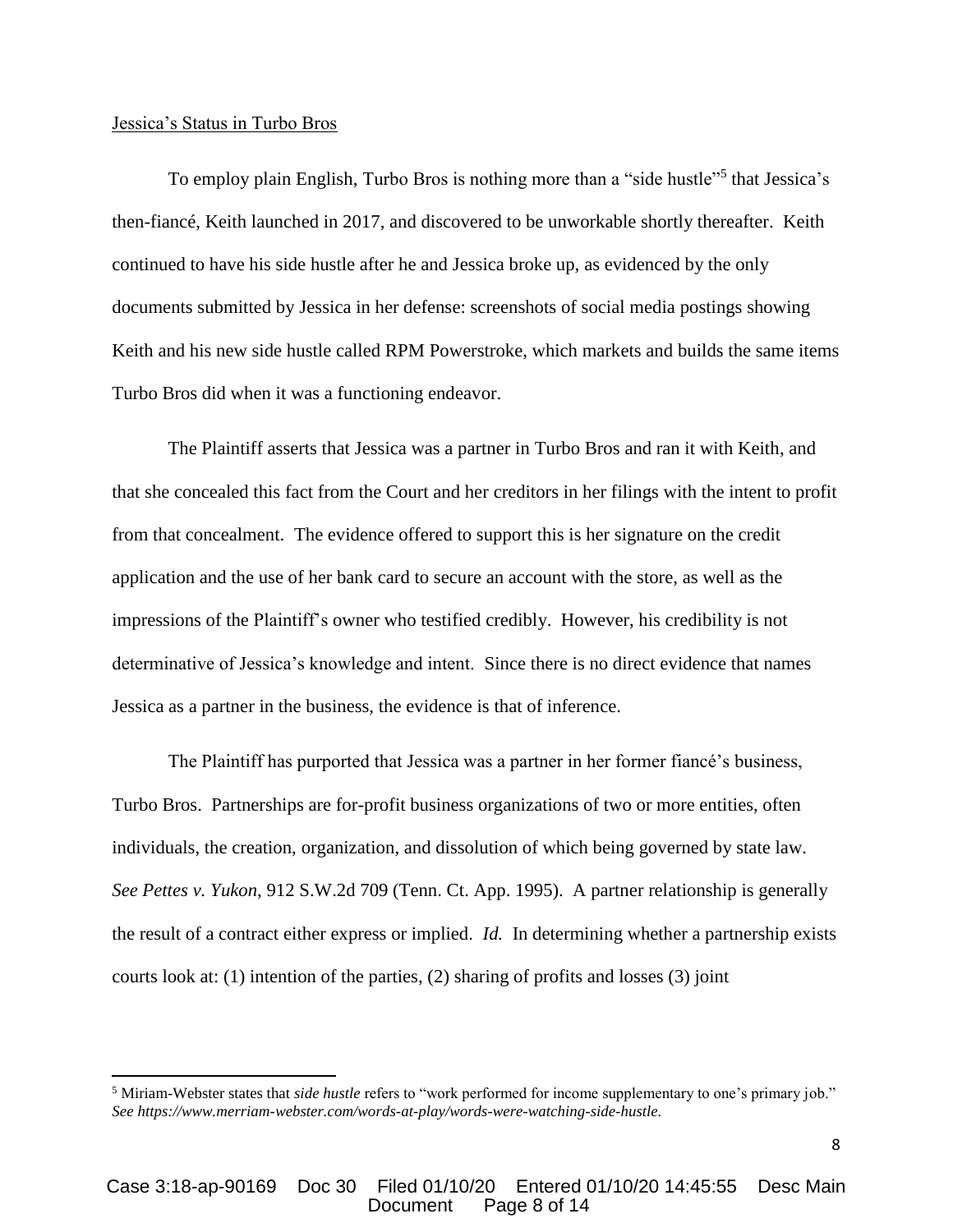administration and control of business operation, (4) capital investment by each partner, and (5) common ownership of property. *Id*.

Although the documents offered by the Plaintiff may appear to infer otherwise, Jessica's credible testimony did not support that inference. Jessica's actions in relation to Turbo Bros were of a personal nature rather than in a professional capacity. In other words, Jessica was acting as a domestic partner, not as a business partner. Her description of how she came to ship items with the Plaintiff and make social media postings at Keith's request was that of a significant-other running errands in support of her personal relationship. Keith had the technical knowledge, built the product, determined the terms of sales, ordered the supplies, and handled the money. Turbo Bros was Keith's side hustle. Jessica was simply helping out as part of her household duties. Her description of her situation and her relationship with Keith was honest and forthcoming and did not support a finding that a business partnership existed between her and Keith, or that she acted in that capacity*. See Wheeler v. Haley*, No. 91-267-I, 1993 WL 398489, at \*3 (Tenn. Ct. App. Oct. 1, 1993).

#### "False Oath" Exception

Under §  $727(a)(4)(A)$ , a debtor will be denied a discharge if "the debtor knowingly and fraudulently, in or in connection with the case . . . made a false oath or account[.]" The "false oath" exception therefore requires that: "1) the debtor made a statement under oath; 2) the statement was false; 3) the debtor knew the statement was false; 4) the debtor made the statement with fraudulent intent; and 5) the statement related materially to the bankruptcy case." *Carter-Jones Lumber Co. v. Beatty (In re Beatty)*, 583 B.R. 128, 138 (Bankr. N.D. Ohio 2018). While complete financial disclosure is a prerequisite to the privilege of bankruptcy discharge, proving "fraudulent intent" is a very high bar. *See, e.g., McDermott v. French (In re French)*, 592 B.R.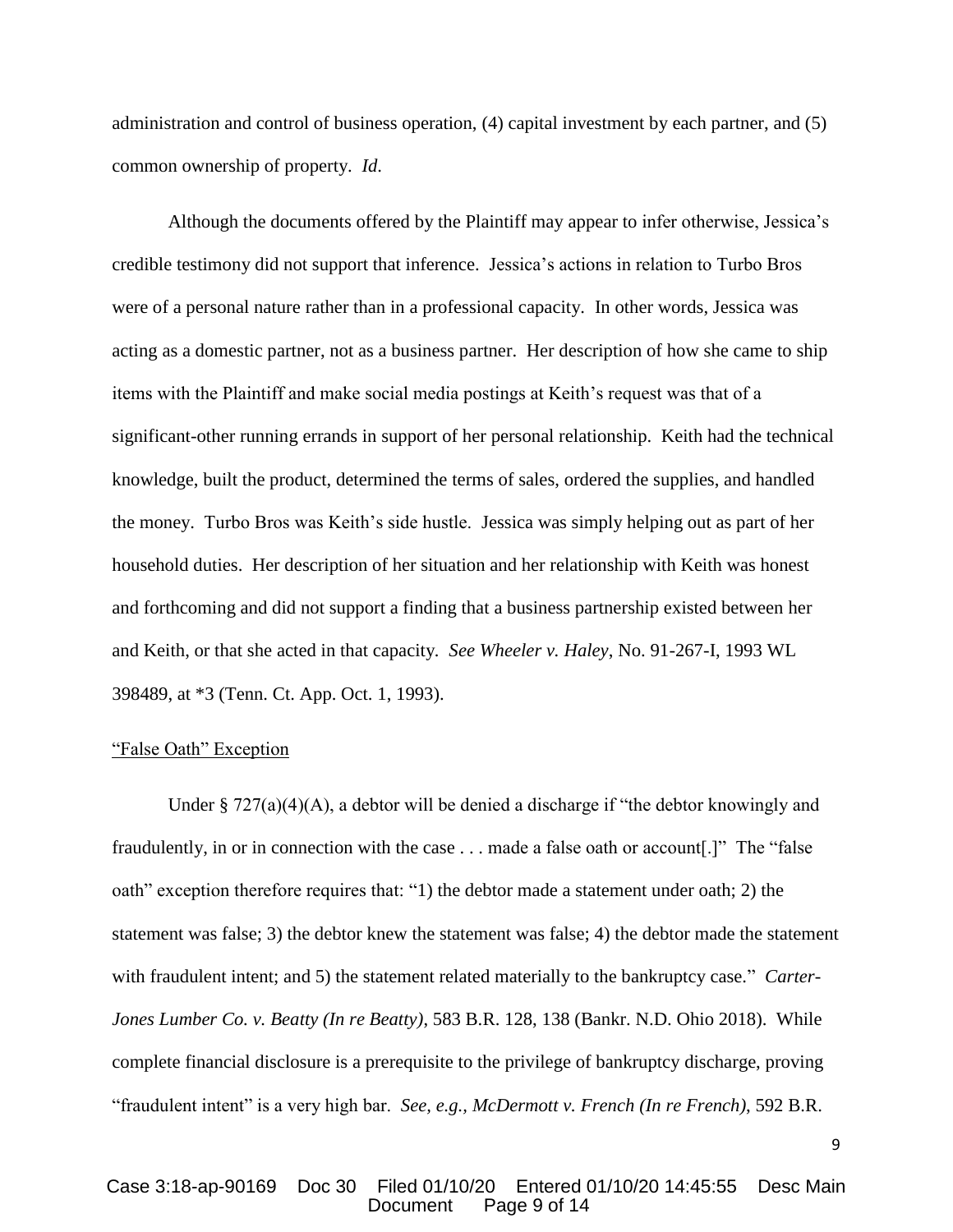653 (Bankr. E.D. Mich. 2018) (granting discharge for the debtor); *contra Branch Banking & Trust Co. v. Evans (In re Evans)*, 538 B.R. 268, 287-88 (Bankr. W.D. Va. 2015) (holding debtors in the Fourth Circuit to a higher standard of "willful" false oath necessitating action that are "deliberate, voluntary, conscious and not inadvertent or accidental"). The standard of proof, burdened by the Plaintiff, is that of a preponderance of evidence. *See Keeney*, 227 F.3d at 683.

Denial of discharge does not always require an active effort (i.e., transfer to conceal assets) by the debtor. *See Buckeye Retirement Co. v. Heil (In re Heil)*, 289 B.R. 897 (Bankr. E.D. Tenn. 2003) (holding that the omission of assets and obligation owed to debtor by thirdparty warranted revocation of discharge); *but see Hunter v. Sowers (In re Sowers)*, 229 B.R. 151 (Bankr. N.D. Ohio 1998) (denying discharge for the debtor's concealment of estate assets). Traditionally, the failure to include an asset or disclose certain income will qualify as a false statement made under oath as necessitated by the first two elements. *See generally Lepre v. Milton (In re Milton)*, 595 B.R. 699 (Bankr. W.D. Pa. 2019) (finding the fulfillment of each element by statements made on debtor's bankruptcy schedules); *but see Gold v. Guttman (In re Guttman)*, 237 B.R. 643, 648 (Bankr. E.D. Mich. 1999) (refusing to deny discharge solely due to the failure by a debtor to include assets in bankruptcy schedules).

This Court finds that the first, second, and fifth prongs of the "false oath" exception are easily met. It is undisputed that here, Jessica failed to disclose any income from Turbo Bros on her original statements and schedules. The statement was made under oath since the schedules were signed under penalty of perjury. Further, the statement related materially to the Bankruptcy Case in that it concerns Jessica's assets. Denial of discharge is therefore only appropriate if the Plaintiff has shown that Jessica had knowledge that her statement was false, *and* she had fraudulent intent when she made the statement. These elements, "knowingly" and

## Case 3:18-ap-90169 Doc 30 Filed 01/10/20 Entered 01/10/20 14:45:55 Desc Main Page 10 of 14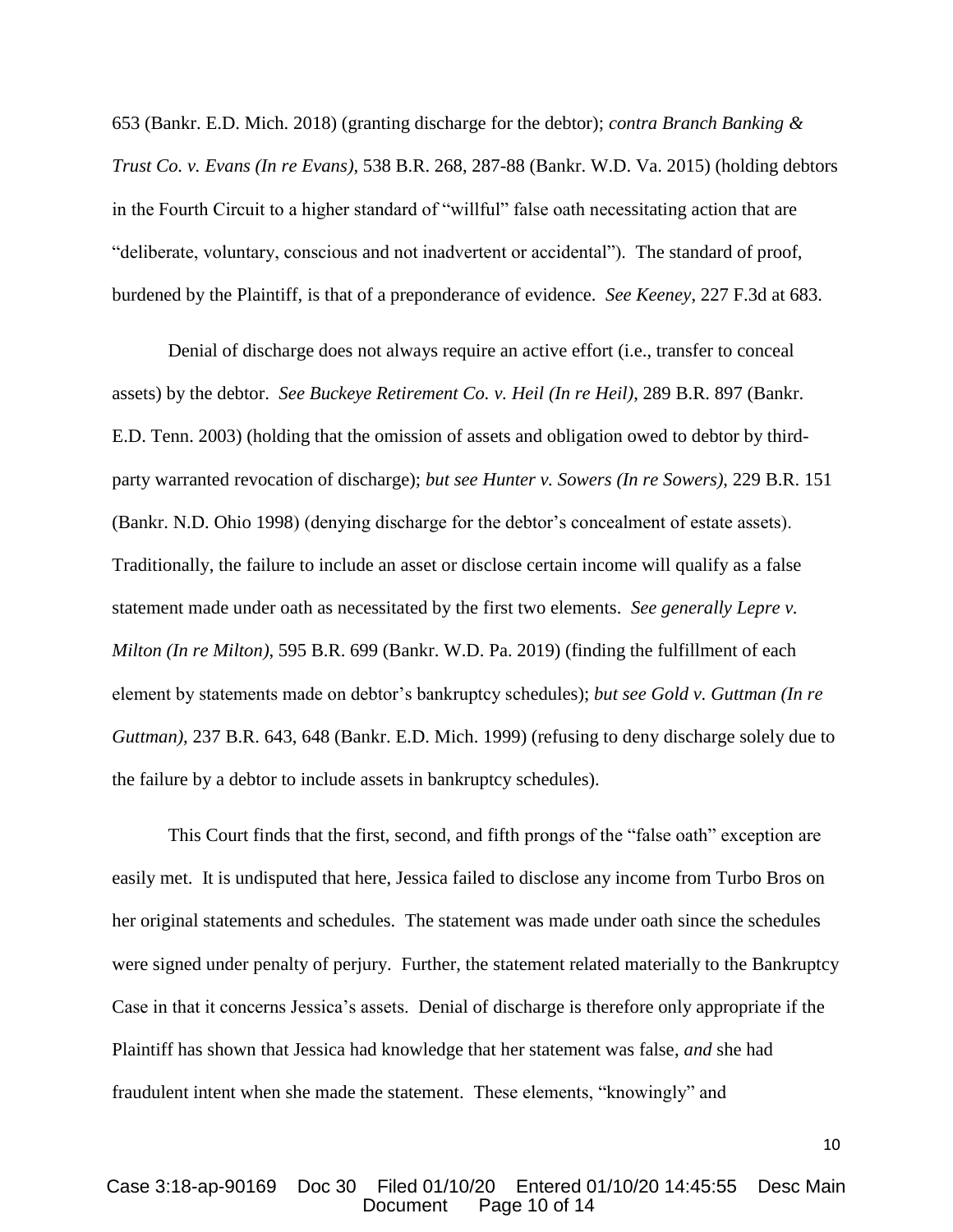"fraudulently," must be proven separately and may not be conflated. *Roberts v. Oliver (In re Oliver)*, 414 B.R. 361, 374 (Bankr. E.D. Tenn. 2009).

#### Knowledge

A debtor knows their statement is false when he or she "knew the truth, but nonetheless failed to give the information or gave contradicting information." *Babb*, 358 B.R. at 355; *see also Saslow v. Michael* (*In re Michael*), 452 B.R. 908, 919 (Bankr. M.D.N.C. 2011) (using "incompatible with his own knowledge" standard in denying discharge). In *Church Joint Venture, L.P. v. Blasingame (In re Blasingame)*, the Sixth Circuit Bankruptcy Appellate Panel affirmed the finding that the defendants had known a statement was false, because there was inconsistency between defendants' oaths despite clear understanding between defendants in signing their respective affidavits. 559 B.R. 692, 698 (B.A.P. 6th Cir. 2016).

Here, Jessica was aware that she had made money from her affiliation with Turbo Bros but was unaware that it was relevant to her bankruptcy filing. In her mind, the statement on the schedule (the exclusion of income) was not contradictory to the truth—despite having been somehow compensated for her help by Turbo Bros. Therefore, she likely did not knowingly make a false oath as required by the exception.

### Fraudulent Intent

Fraud must be actual, rather than constructive, for purposes of fraudulent intent. *Buckeye Retirement Co. v. Hake (In re Hake)*, 387 B.R. 490 (Bankr. N.D. Ohio 2008). The Court determines fraudulent intent as a factual issue based on the "all the facts and circumstances of the case." *Keeney*, 227 F.3d at 686; *accord Eifler v. Wilson & Muir Bank & Trust Co*., 588 F. App'x 473 (6th Cir. 2014). While a pattern of errors or omissions "'may have a cumulative effect

## Case 3:18-ap-90169 Doc 30 Filed 01/10/20 Entered 01/10/20 14:45:55 Desc Main Page 11 of 14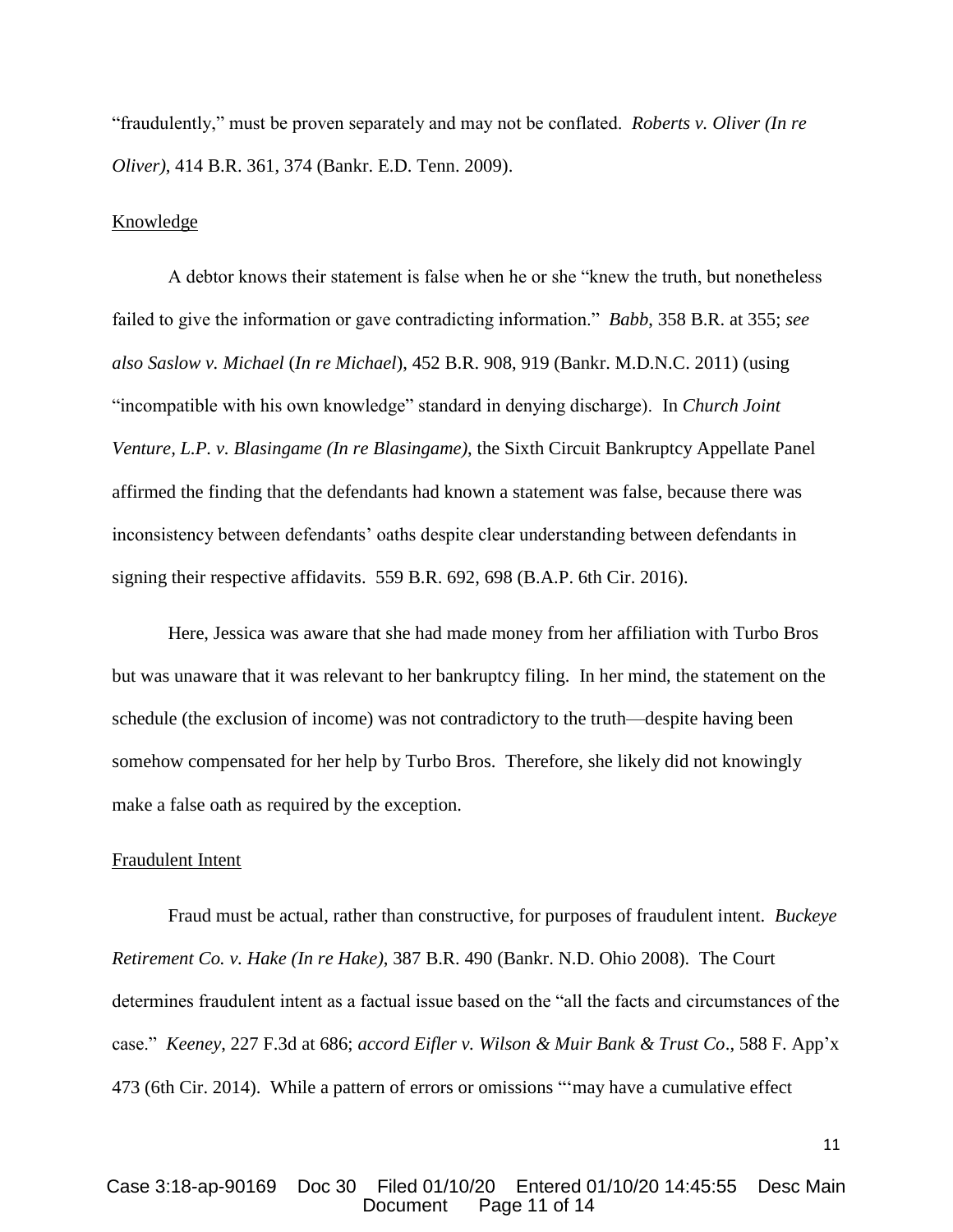giving rise to an inference of an intent to deceive,'" *see Stevenson v. Cutler* (*In re Cutler*), 291 B.R. 718, 726 (Bankr. E.D. Mich. 2003), a single instance (or few minor instances) are generally insufficient for finding fraudulent intent. *See French*, 592 B.R. at 658 (holding that debtor's false statements on statement of financial affairs did not provide basis for denial of discharge as they were innocent mistakes and debtor did not have motivation or intention to lie); *see also Hamilton*, 306 B.R. at 579 (holding that two conflicting statements of debtor were product of misunderstanding and not significant enough to warrant denial of discharge). Courts look for a "pattern of recklessness" through the existence of multiple inaccuracies or falsehoods constituting indifference to truth as evidence of fraudulent intent. *FDIC v. Ligon (In re Ligon)*, 55 B.R. 250 (Bankr. M.D. Tenn. 1985).

Failure to provide credible explanations for errors and omissions will weigh against the defendant. *U.S. Trustee v. Halishak (In re Halishak)*, 337 B.R. 620 (Bankr. N.D. Ohio 2005) (holding that the multitude of omissions made it unlikely that they were due to honest mistake). However, strong mitigating factors include the debtor's lack of understanding bankruptcy matters and ready disclosure when questioned. *Kovacs v. McVay (In re McVay)*, 363 B.R. 824 (Bankr. N.D. Ohio 2006) (finding that the debtor's willingness to acknowledge his mistake rather than conceal it was inconsistent with the intent to defraud). Lay individuals are not expected to understand the intricacies of the bankruptcy process; if it were so simple, attorneys before this Court would find themselves largely out of work. Moreover, denying discharge in consequence for such reasons—thereby preventing the debtor's fresh start—would be a misguided application.

Rather, the purpose of § 727(a)(4)(A) is to prevent costly investigations by the trustee and creditors by ensuring that they are provided with accurate information. *See U.S. Trustee v. Zhang* (*In re Zhang*), 463 B.R. 66, 86 (Bankr. S.D. Ohio 2012). The exemption does not seek to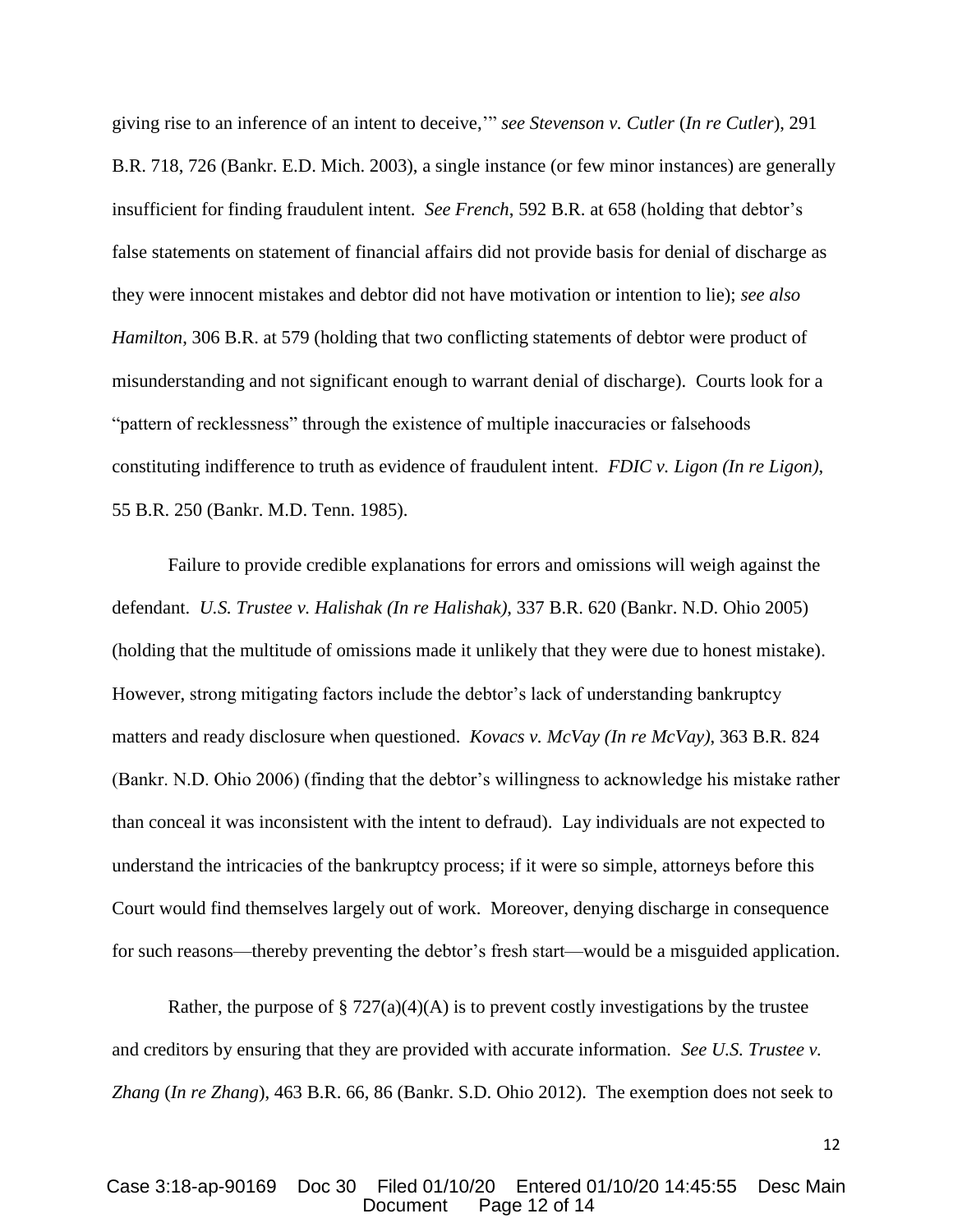punish an honest omission made by a debtor out of pure ignorance or error. *See In re Oliver*, 414 B.R. at 374 (holding that a false statement "resulting from ignorance or carelessness does not rise to the level of 'knowing and fraudulent'"); *see also Keeney*, 227 F.3d at 686. Often, the fundamental outcome is dependent on the court's assessment of the debtor's credibility. *See McDermott v. Capra (In re Capra)*, No. 16-1010, 2016 WL 5106994, at \*7 (Bankr. N.D. Ohio Sept. 19, 2016).

### **CONCLUSION**

All debtors have an affirmative duty to disclose all assets and to truthfully complete the schedules and statements. But, here, Jessica relied on bankruptcy counsel to prepare the statements and schedules, as do the overwhelming majority of unsophisticated consumer debtors who file Chapter 7, and in that continuing irony of ironies, is now forced to explain the statements and schedules without the assistance of the counsel who prepared them to obtain her discharge.

Given that  $\S 727(a)(4)(A)$  functions as a defense mechanism, protecting creditors from deceptive practices by debtors' attempts to out-smart the system, the Plaintiff offers that the culmination of circumstances add up to intent. This Court rejects the Plaintiff's argument, which has been made unsuccessfully time and again in this circuit. *See Clippard v. Jarrett (In re Jarrett)*, 417 B.R. 896 (Bankr. W.D. Tenn. 2009) (refusing to deny discharge for debtor who failed to list certain assets on bankruptcy schedules, because satisfactory explanation of lost assets proved that omission was inadvertent).

Even if the circumstances give an impression of intent, Jessica's testimony was credible and therefore tips the scale against intent. Because she testified in court, the Plaintiff was